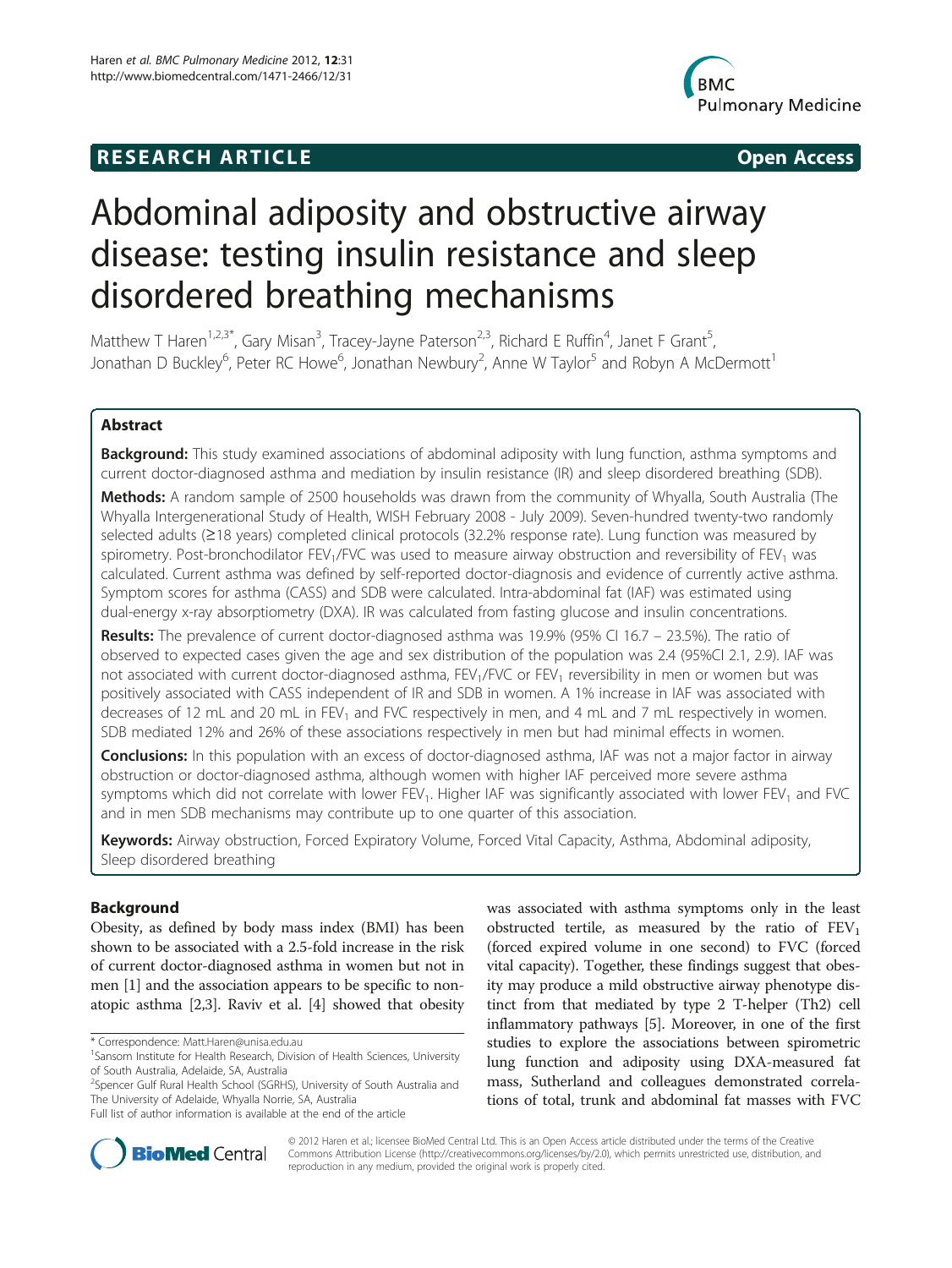in men and women and with  $FEV<sub>1</sub>$  in men only, using a small convenience sample. This study was unable to adjust for potential confounders or investigate potential mechanisms and thus could not provide accurate estimates of the direct and indirect associations between adiposity and lung function and did not include a measurement of airway obstruction [\[6](#page-9-0)].

Proposed mechanisms for an obesity-induced obstructive airway phenotype include, amongst others, insulin resistance (IR) [\[7,8\]](#page-9-0) and sleep disordered breathing (SDB) [[5\]](#page-9-0). The mechanisms by which SDB could increase asthma severity are not known, but potentially involve increased vagal tone, leading to bronchoconstriction; upper airway inflammation, leading lower airway inflammation; and perturbations in central control of bronchomotor tone [[5](#page-9-0)]. The authors have previously reported strong positive associations between the frequency of SDB symptoms and expression of fat mass/hyperinsulinaemia, glycaemia and lipid/lean mass phenotypes in non-diabetics in the population under study which has a prevalence of abdominal obesity of 50% [\[9](#page-9-0)]. Thus, this population appears suited to examine this hypothesis.

#### Research context

The industrial, outer regional city of Whyalla in South Australia has a complex mix of social and physical environmental exposures which may relate to excess asthma risk. Public perceptions about the causes of respiratory ill-health in this community may be dominated by the tangible evidence of the once visible 'red dust' from the process of pelletising iron ore for Steelmaking and uncovered exporting of iron ore in the city [\[10](#page-9-0)]. An ecological study, using administrative data from 1977 to 2005 suggested that asthma, chronic lung disease, and lung cancer were in excess in Whyalla, but that the prevalence of smoking was similar in Whyalla when compared with other 'dusty' regional South Australian cities [\[11](#page-9-0)]. This suggests that local environmental or population factors might be contributing to the excess of respiratory disorders in Whyalla.

This study aimed to test the hypotheses that abdominal adiposity, which has been shown to be at high prevalence in this community, is associated with poorer lung function, increased severity of asthma symptoms and a higher prevalence of current doctor-diagnosed asthma through mechanisms involving IR or SDB.

# Methods

#### Sampling and recruitment

The Whyalla Intergenerational Study of Health (WISH) cohort was established between February 2008 and July 2009. Whyalla households  $(n = 2500)$  were randomly selected from the residential housing database of the State Planning Authority. The strength of this sampling frame was the completeness, however approach and recruitment was a complex multi-stage process due to limited contact information in the databases (residential address only). This novel sampling frame was used instead of telephone listings (Electronic White Pages<sup>®</sup> (EWPs)) due to a high proportion of households without landline telephone connections, which is more common in rural than metropolitan South Australia [[12](#page-9-0)]. Invitations to participate, addressed to "The Householder", were mailed to randomly selected households, co-ordinated with a community-wide media campaign informed by a Community Advisory Group. Householders were invited to register online or by telephone, providing their telephone number and basic demographic information. One-hundred seventy-eight (7%) households responded to this approach. The second stage successfully matched 1183 of the randomly selected household addresses in the sample to names and telephone numbers in the EWPs. Thirdly, remaining unmatched randomly selected households were approached by door-knocking; a minimum of two attempts to contact were made and calling cards were left.

Once telephone numbers were obtained, Computer Assisted Telephone Interviewing (CATI) technology was used to recruit the adult  $(\geq 18$  years) in each household who last had their birthday [\[13](#page-9-0)], and to collect demographic, health and risk factor data and schedule clinical assessments. Interviews were conducted by trained interviewers under established protocols [\[13,14](#page-9-0)]. Participants provided written informed consent at the time of clinical assessment. Protocols and procedures were approved by the Human Research Ethics Committee of The University of South Australia and the Aboriginal Health Research Ethics Committee of South Australia.

#### Major outcome measures

Spirometry, including bronchodilator reversibility was performed in accordance with American Thoracic Society guidelines [\[15\]](#page-10-0) and manufacturer's recommendations using portable ultrasonic sensor spirometers (ndd Easy-One™) interfaced with EasyWare 2008 (ndd Medizintech AG, Zurich Switzerland) on laptop computers. This device has been demonstrated to maintain good stability during everyday use in Australian general practice and does not require daily calibration [[16\]](#page-10-0). Quality control was maintained by achieving a minimum of three trials with volumes within 3% and achieving the manufacturers recommended minimum system quality control grade. The primary spirometric outcome was airway obstruction measured by post-bronchodilator  $FEV<sub>1</sub>/FVC$ . The degree of reversibility in the  $FEV<sub>1</sub>$  was calculated as: 100 x  $FEV_1$  (post-bronchodilator) –  $FEV_1$ (baseline)/  $FEV<sub>1</sub>$  (baseline). Secondary outcomes were postbronchodilator  $FEV_1$ ; FVC; peak expiratory flow (PEF); and the average expired flow over the middle half of the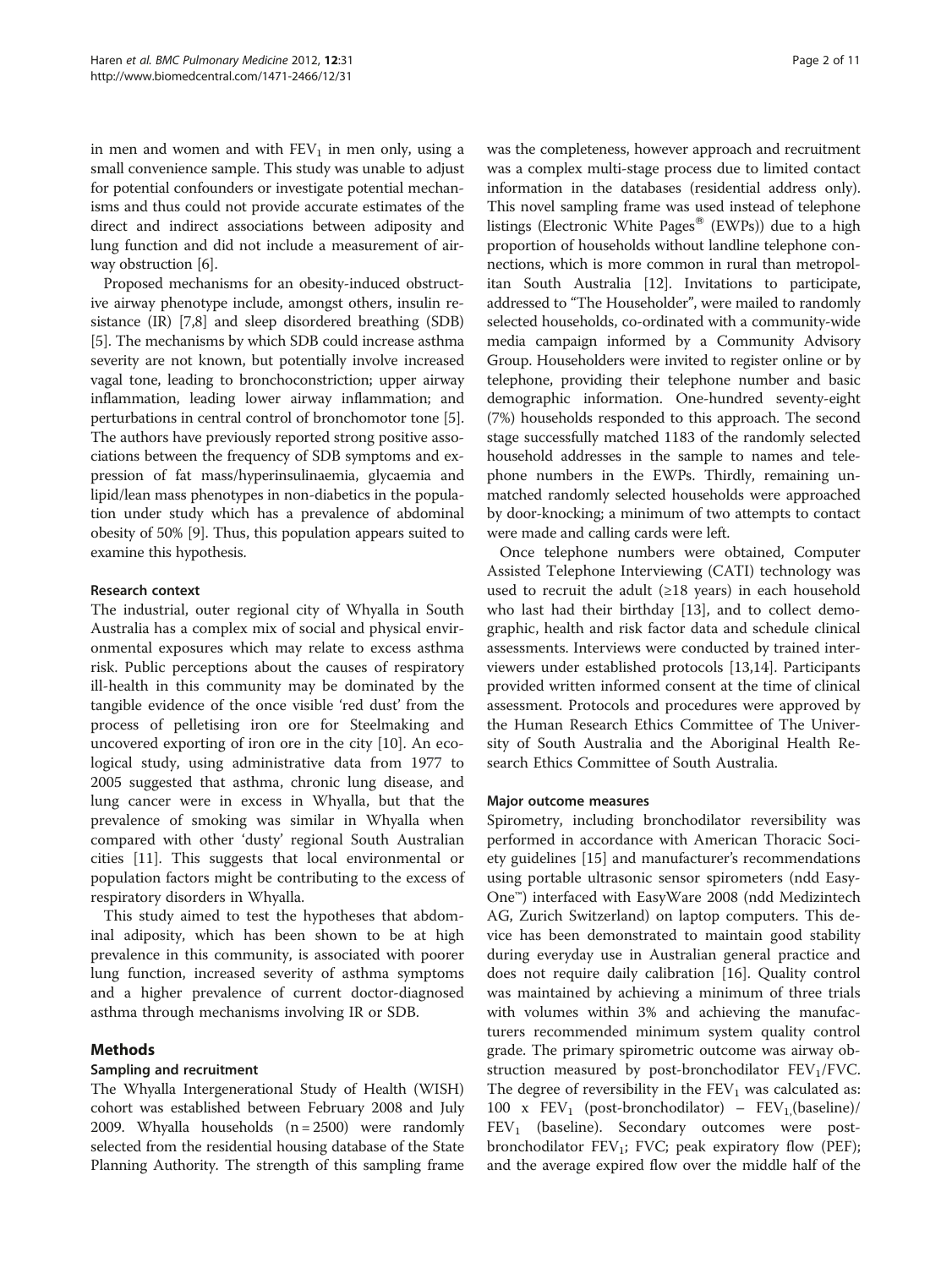FVC manoeuvre (FEF<sub>25-75%</sub>). These variables were also referenced to South Australian-derived prediction equations of Gore et al. [\[17](#page-10-0)] and expressed as the percentage of predicted value (PPV).

Self-reported 'ever doctor-diagnosed asthma' was defined as answering yes to either: (1) Have you ever been told by a doctor that you have any of the following conditions? (option  $2 =$  Asthma); or (2) have you ever been told by a doctor that you have asthma? 'Current doctor-diagnosed asthma' was defined as 'ever doctordiagnosed asthma' plus evidence of currently active asthma defined by positive responses to any of the following questions: (1) During the past 12 months, did you have any symptoms of asthma? (2) During the past 12 months, did you take asthma medication that was prescribed or given to you by a doctor? (3) Do you still have asthma? The frequency of three asthma symptoms (wheeze, shortness of breath and cough; scored as never (0), occasionally (1), most days/every day (2)) and the amount of phlegm produced during cough (none (0), a little (1), several tablespoons/day or more (2)) over the past three months [[18\]](#page-10-0), were summed to produce a comprehensive asthma symptom score (CASS) ranging from zero indicating no asthma symptoms to eight indicating the highly frequent presence of all four symptoms.

#### Independent variables

Body composition was assessed using dual-energy x-ray absorptiometry (DXA, Lunar Prodigy, GE Medical Systems, Madison WI) with the manufacturer's software (enCORE 2003 version 7.52). Scans were performed according to the manufacturer's protocols with participants supine. Total body fat mass (g) was determined automatically from the manufacturer's software. Total intra-abdominal fat (IAF) mass was estimated by defining a region of interest in the abdomen by drawing quadrilateral box with the base touching the top of the iliac crest, the upper margins touching the most inferior aspect of the ribs and the lateral borders extending to the inner border of the rib cage. IAF percentage was estimated as fat mass / (fat mass + lean mass + bone mineral content) \* 100.

Fasting, morning venous blood samples were collected (approximately 40 mL) and assayed by a National Association of Testing Authorities accredited laboratory. Fasting plasma glucose concentrations were measured using a Chemistry analyser system (Olympus AU5400, Olympus Optical C Ltd, Japan) with inter-assay CVs of 2.41% at 3.41 mmol/L and 2.21% at 19.72 mmol/L. Fasting serum insulin concentrations were measured in serum collected, separated and frozen at −80°C within two hours of collection. Radioimmunoassay was performed on an Abbott Architect immunoassay analyser

(Abbott Park, IL USA) with inter-assay CVs of 7.81% at 8.44 mU/L, 5.87% at 57.44 mU/L and 8.53% at 97.90 mU/L. IR was estimated from these two concentrations using the Homeostasis Model Assessment (HOMA2) Microsoft Excel calculator from the University of Oxford Diabetes Trial Unit ([http://www.dtu.ox.ac.](http://www.dtu.ox.ac.uk/homacalculator/index.php) [uk/homacalculator/index.php](http://www.dtu.ox.ac.uk/homacalculator/index.php)) which uses the equations of Levy and colleagues [\[19](#page-10-0)]. A SDB symptom score (range 0–12) was computed as the sum of symptom frequency from zero (never) to four (>4 times per week) for three symptoms: snorting or gasping; loud snoring; and breathing cessation, choking or struggling for breath during sleep [\[20\]](#page-10-0).

# Covariates

Height was determined to within one millimetre using a wall stadiometer (Surgical and Medical Products No. 26SM, Mentone Education Supplies, Melbourne, Australia), body mass was measured to the nearest 100 g with an electronic scale (Tanita BF-681). Smoking status was defined as 'never smoker', 'past smoker' and 'current smoker'. Gross annual household income was collected in approximate 20,000 Australian Dollar (AUD) increments and reduced to three categories of 40,000 AUD increments for analysis. The number of people residing in the household was categorised as one, two, three, four, and five or more. Medication inventory was performed during clinical assessment and participants were asked if they had taken bronchodilators or any other respiratory medication in the previous 24 hours. Doctor-diagnosis of Obstructive Sleep Apnoea Syndrome (OSAS) and management of OSAS with Continuous Positive Airway Pressure (CPAP) therapy was determined by questionnaire.

#### Statistical analysis

Data analysis was performed using Stata 11 for Windows (StataCorp, College Station TX USA). For prevalence estimates, data were weighted to the age and sex distribution of the Estimated Residential Population of Whyalla in 2007 [[21\]](#page-10-0) and the likelihood of being recruited into the study, as per the equation: weight  $=$  hhld\_adult\* (bnh/lnh)\*(ln/bn); where hhld\_adult is the number of people aged 18 and over (adults) residing in the household; bnh is the adult population size of Whyalla by sex and age-group; bn is the total adult population of Whyalla; lnh is the adult sample size of WISH by sex and age-group; and ln is the total adult sample size of the WISH cohort. To calculate the Australian standardised prevalence ratio (SPR) for current doctor diagnosed asthma in Whyalla, the stratum-specific prevalence estimates from the national standard population data [[22](#page-10-0)] were used to calculate the expected number of cases in the study population (WISH). Expected cases were summed across strata, and compared with the number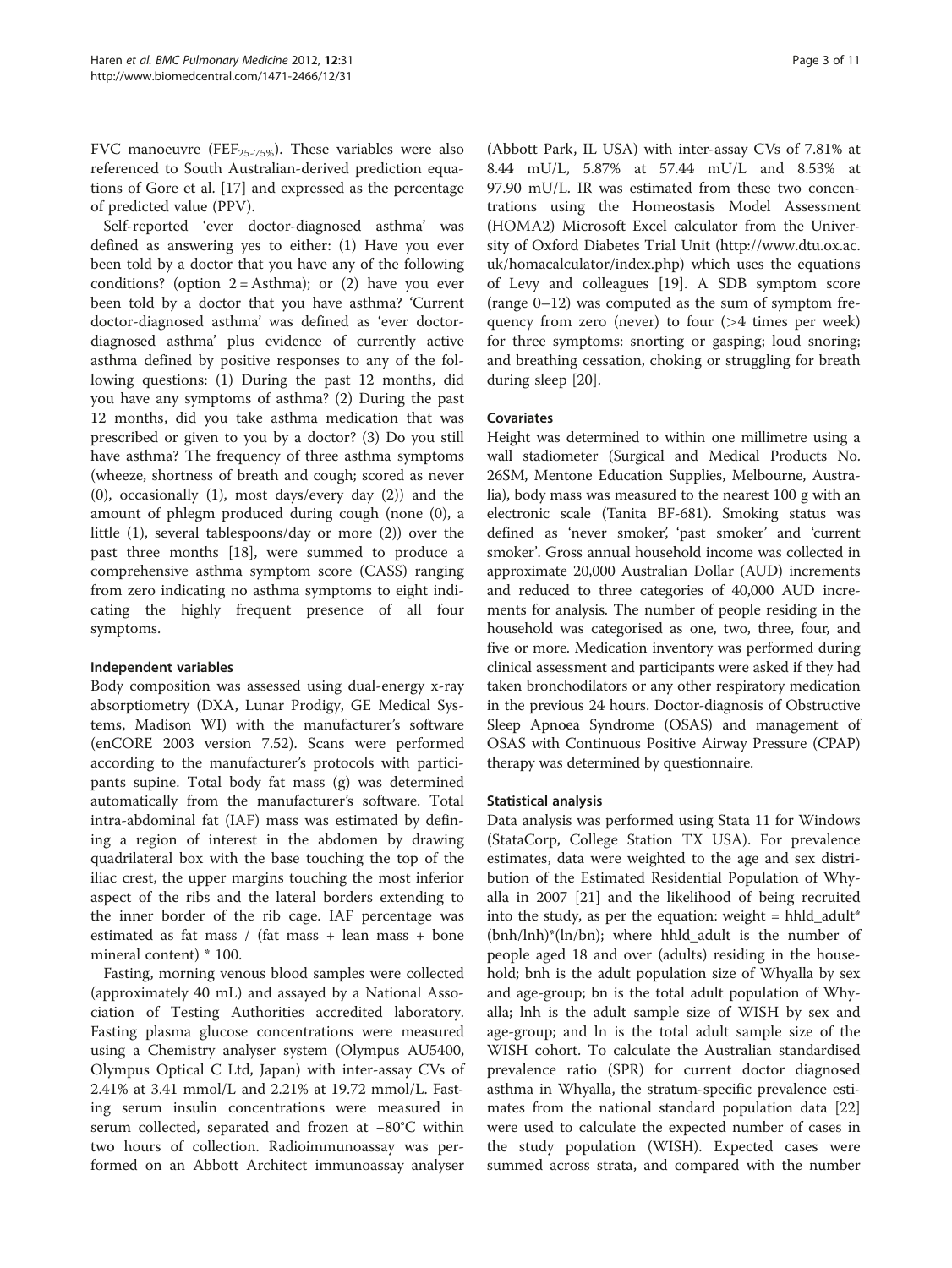of observed cases, the SPR was calculated as the ratio of observed to expected cases. The same method was used to estimate the SPR's for current and past smoking using 2007–2008 Australian NHS data as the standard population.

Ordinary least squares regression was used to model the associations of IAF with: spirometric outcomes and log-CASS. Prevalence ratios (PR) for the association of IAF with current doctor diagnosed asthma were estimated using Generalised Linear Models with Poisson distribution, log-link function and robust estimation of confidence intervals as suggested by Wolkewitz et al. 2007 [[23\]](#page-10-0). Formal mediation tests were conducted in Stata 11 using -sgmediation-, which uses bootstrap analyses to estimate the indirect effect of the independent variable on the dependent variable through the mediator variable, overcoming the assumption of a normal sampling distribution required for use of the classical Sobel test. Bootstrap analysis involves drawing a large number of samples, in this case 5000 (with replacement), from the data set, computing the indirect effect for each sample, and then generating an average indirect effect across all samples. Regression paths and criteria for mediation followed those outlined by Baron and Kenny [[24\]](#page-10-0) and summarised in Figure 1.

# Results

Overall, 51% of eligible households participated in the CATI and 32.2% participated in the clinical study (Figure 2).

The estimated population prevalence of current doctordiagnosed asthma was 19.9% [95% CI 16.7 – 23.5%] which was 2.4 times higher than Australian national prevalence estimates after age- and sex-standardisation [95%CI for the SPR  $2.1 - 2.9$ . The prevalence of both current  $(23\%$ [95% CI 19.6 – 26.7%]; SPR 1.11 [95% CI 0.95 - 1.29]) and past smoking (28.6% [95% CI 25.1 – 32.4%]; SPR 0.96 [95% CI 0.83 - 1.10]) in Whyalla were similar to those of Australia overall.

Of the 726 adults who completed comprehensive questionnaires, 236 men and 348 women  $(n = 562, 78%)$  completed baseline and post-bronchodilator spirometric manoeuvres of acceptable quality. In total, 98 participants did not complete spirometry tests for various reasons: opted out  $(n = 29)$ ; terminated spirometry protocols early  $(n = 66)$ ; excluded on the basis of illness, injury or doctor's advice  $(n = 3)$ . Sixty-six participants completed spirometry, but breathing manoeuvres were of unacceptable quality to provide valid and reliable data  $(n = 60)$  or technical malfunctions were experienced  $(n = 6)$ .

Post-bronchodilator  $FEV_1/FVC$ ,  $FEV_1$ ,  $PEF$  and  $FEF_{25\%-75\%}$ were all lower and there was a non-significant trend towards higher  $FEV<sub>1</sub>$  reversibility in current doctor-diagnosed asthmatics when compared with non-asthmatics. CASS was higher in current doctor-diagnosed asthmatics when compared with non-asthmatics but it did not differ by spirometry completion or quality grade in either group (Table [1\)](#page-5-0). Neither IR nor SDB symptom scores were higher in the current doctor-diagnosed asthmatics when compared with non-asthmatics, but within the doctor-diagnosed group, IR was higher in those who did not attempt or complete an acceptable spirometry test (Table [1](#page-5-0)). A complete respiratory, metabolic and socio-demographic description of the study sample by asthma diagnosis is presented in Additional file [1.](#page-9-0)

Obstructive sleep apnoea syndrome (OSAS) had been doctor-diagnosed in 42 participants (5.9%) and 20 of these used CPAP to manage the condition. CPAP use was associated with a lower log CASS  $(1.18 \pm 0.56 \text{ v})$  $1.52 \pm 0.40$ ,  $p = 0.04$ ) but non-significant differences in current doctor diagnosed asthma prevalence, IAF, IR, SDB symptom score, post  $FEV<sub>1</sub>/FVC$  and reversibility of  $FEV<sub>1</sub>$  (data not shown).

Table [2](#page-6-0) shows the covariate-adjusted associations of IAF with current doctor-diagnosed asthma, CASS, spirometric outcomes, IR and SDB symptom frequency in men and women who completed acceptable spirometry tests. IAF was not associated with current doctor-diagnosed asthma,

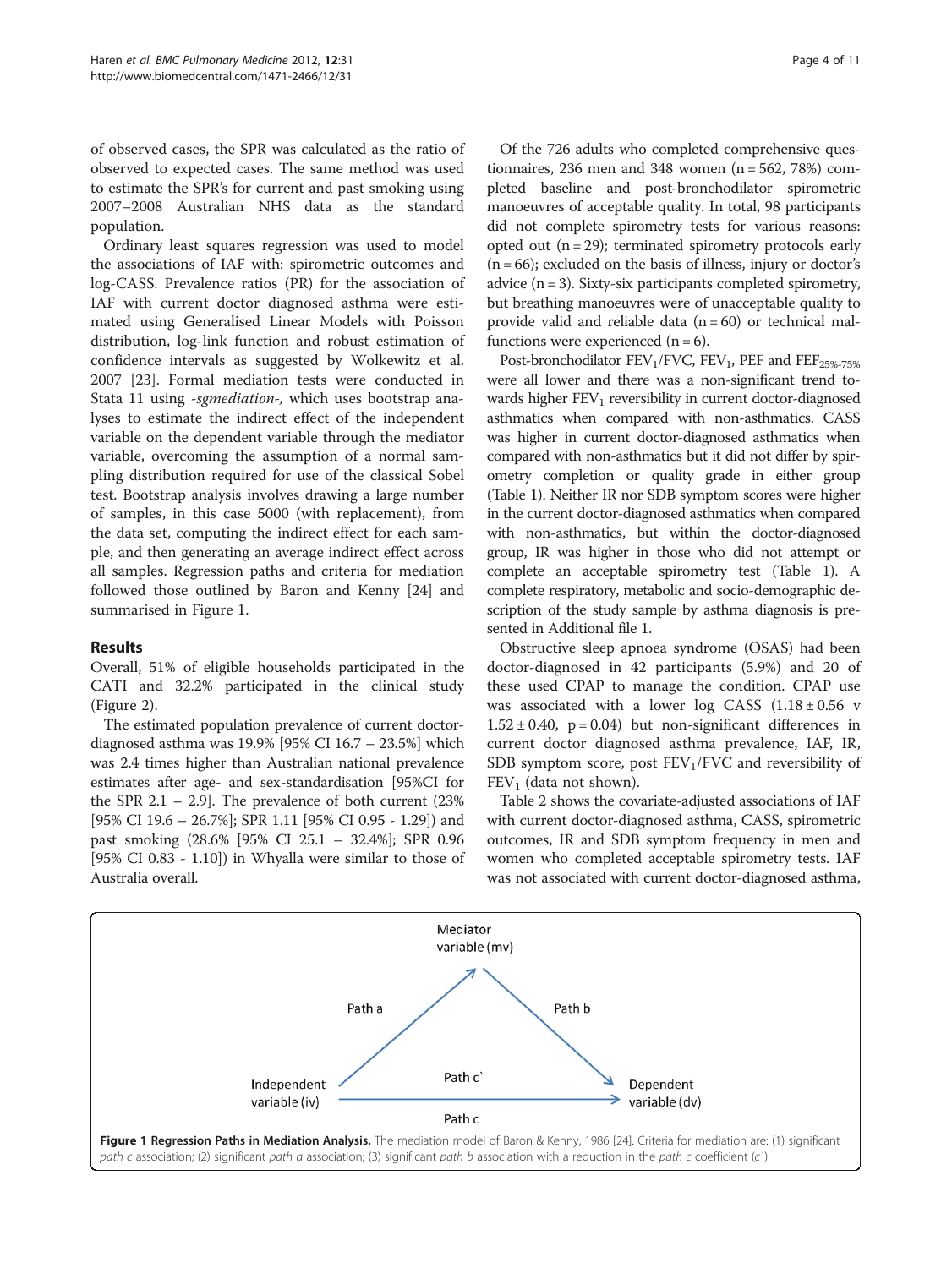

Figure 2 Flowchart of participation in the Whyalla Intergenerational Study of Health (WISH, 2008–2009).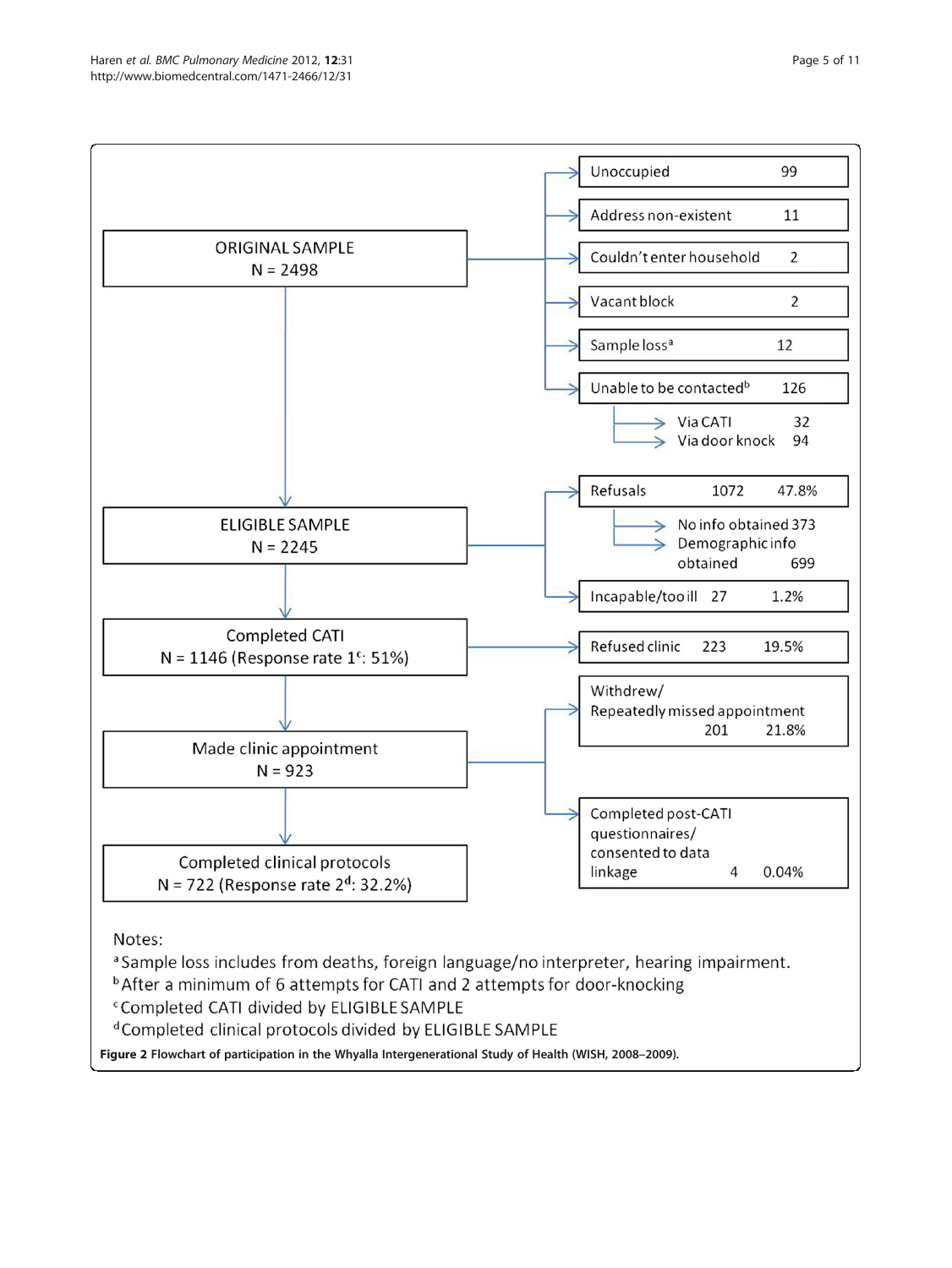|                                       |              | <b>Current Doctor-Diagnosed Asthma</b>                 |                                           |                     | Asthma x spirometry quality |                   |      |
|---------------------------------------|--------------|--------------------------------------------------------|-------------------------------------------|---------------------|-----------------------------|-------------------|------|
|                                       |              | No $(n = 575)$                                         | Yes $(n = 151)$                           | F(df) or Chi2(df)   | P                           | F(df) or Chi2(df) | P    |
| Completion/                           | No test      | 77                                                     | 21                                        |                     |                             |                   |      |
| acceptability of spirometry           | Unacceptable | 51                                                     | 15                                        |                     |                             |                   |      |
|                                       | Acceptable   | 447                                                    | 115                                       |                     |                             |                   |      |
| Outcomes, asthma symptoms             |              |                                                        |                                           |                     |                             |                   |      |
| CASS, range 0-8                       | No test      | 3.62 (3.26, 3.99)                                      | 5.33 (4.64, 6.27)                         | $F(5,711) = 19.26$  | < 0.001                     | $F(2,711) = 1.16$ | 0.32 |
|                                       | Unacceptable | 3.28 (2.83, 3.72)                                      | 5.23 (4.35, 6.11)                         |                     |                             |                   |      |
|                                       | Acceptable   | 3.28 (3.13, 3.43)                                      | 4.56 (4.26, 4.86)                         |                     |                             |                   |      |
| log CASS                              | No test      | 1.16(1.05, 1.27)                                       | 1.63 (1.41, 1.84)                         | $F(5,711) = 14.33$  | < 0.001                     | $F(2,711) = 0.55$ | 0.58 |
|                                       | Unacceptable | 1.09 (0.95, 1.22)                                      | 1.54 (1.27, 1.82)                         |                     |                             |                   |      |
|                                       | Acceptable   | 1.07(1.03, 1.12)                                       | 1.42 (1.33, 1.51)                         |                     |                             |                   |      |
| <b>Outcomes, spirometry</b>           |              |                                                        |                                           |                     |                             |                   |      |
| (acceptable tests only)               |              |                                                        |                                           |                     |                             |                   |      |
| FEV1 reversibility, L                 |              | $0.11$ $(0.09, 0.12)$                                  | $0.12$ (0.09, 0.14)                       | $F(1, 538) = 0.22$  | 0.64                        |                   |      |
| FEV1 reversibility,%                  |              | 3.88 (3.27, 4.49)                                      | 5.03 (3.83, 6.24)                         | $F(1, 538) = 2.80$  | 0.10                        |                   |      |
| post FEV1, L                          |              | 3.01 (2.93, 3.10)                                      | 2.76 (2.60, 2.92)                         | $F(1, 538) = 7.62$  | < 0.01                      |                   |      |
| post FVC, L                           |              | 3.80 (3.70, 3.90)                                      | 3.64 (3.44, 3.83)                         | $F(1, 523) = 2.02$  | 0.16                        |                   |      |
| post FEV1/FVC,%                       |              |                                                        | 79.46 (78.73, 80.19) 76.14 (74.70, 77.57) | $F(1, 523) = 16.34$ | < 0.001                     |                   |      |
| post PEF, L/s                         |              | 7.83 (7.62, 8.03)                                      | 7.23 (6.83, 7.63)                         | $F(1, 538) = 6.80$  | < 0.01                      |                   |      |
| post FEF25%-75%, L/s                  |              | 3.06 (2.94, 3.17)                                      | 2.55 (2.32, 2.78)                         | $F(1, 538) = 15.16$ | < 0.001                     |                   |      |
| FEV1, ppvt                            |              |                                                        | 90.34 (88.79, 91.88) 84.20 (81.16, 87.24) | $F(1, 538) = 12.46$ | < 0.001                     |                   |      |
| FVC, ppvt                             |              |                                                        | 93.90 (92.44, 95.35) 91.70 (88.81, 94.60) | $F(1, 523) = 1.76$  | 0.19                        |                   |      |
| FEV1/FVC, ppvt                        |              |                                                        | 96.66 (95.81, 97.50) 91.03 (89.35, 92.70) | $F(1, 523) = 34.55$ | < 0.001                     |                   |      |
| PEF, ppvt                             |              |                                                        | 97.24 (95.50, 98.98) 92.44 (89.02, 95.85) | $F(1, 538) = 6.03$  | 0.02                        |                   |      |
| FEF25%-75%, ppv+                      |              |                                                        | 84.55 (81.90, 87.20) 71.28 (66.07, 76.49) | $F(1, 538) = 19.79$ | < 0.001                     |                   |      |
| Independent variables                 |              |                                                        |                                           |                     |                             |                   |      |
| Intra-abdominal fat,%                 | No test      |                                                        | 39.58 (37.26, 41.90) 39.44 (34.92, 43.96) | $F(5,692) = 1.16$   | 0.33                        | $F(2,692) = 1.71$ | 0.18 |
|                                       |              | Unacceptable 38.81 (35.92, 41.70) 33.06 (27.66, 38.47) |                                           |                     |                             |                   |      |
|                                       | Acceptable   |                                                        | 39.55 (38.57, 40.52) 39.91 (37.99, 41.83) |                     |                             |                   |      |
| <b>Mediator variables</b>             |              |                                                        |                                           |                     |                             |                   |      |
| HOMA2-IR                              | No test      | 1.35 (1.09, 1.66)                                      | 2.01 (1.52, 2.52)                         | $F(5,703) = 1.51$   | 0.19                        | $F(2,703) = 3.18$ | 0.04 |
|                                       | Unacceptable | 1.39 (1.06, 1.71)                                      | 1.71 (1.09, 2.34)                         |                     |                             |                   |      |
|                                       | Acceptable   | 1.40 (1.30, 1.59)                                      | 1.32 (1.11, 1.54)                         |                     |                             |                   |      |
| SDB symptom score, range 0-12 No test |              | 1.18(0.63, 1.73)                                       | 1.87 (0.75, 2.98)                         | $F(5,594) = 1.74$   | 0.12                        | $F(2,594) = 0.07$ | 0.93 |
|                                       | Unacceptable | 1.54(0.83, 2.25)                                       | 2.09 (0.79, 3.40)                         |                     |                             |                   |      |
|                                       | Acceptable   | $0.96$ $(0.74, 1.18)$                                  | 1.39 (0.93, 1.85)                         |                     |                             |                   |      |

# <span id="page-5-0"></span>Table 1 Respiratory, metabolic and socio-demographic characteristics, The Whyalla Intergenerational Study of Health (WISH, 2008–2009)

A description of the outcome, independent and mediator variables, and covariates by current doctor-diagnosed asthma and spirometry completion and quality, The Whyalla Intergenerational Study of Health (WISH, 2008–2009).

Determination of 'unacceptable test' was based on either baseline and post-bronchodilator EasyOne™ system quality control (QC) grade of D or lower, or nonreproducible trials exceeding 3% variability. The analytical sample satisfied a QC grade of C or higher and reproducible trials within 3% variability. †Percentage of Predicted Value (PPV) was based on equations of Gore et al. (1995) [[17](#page-10-0)].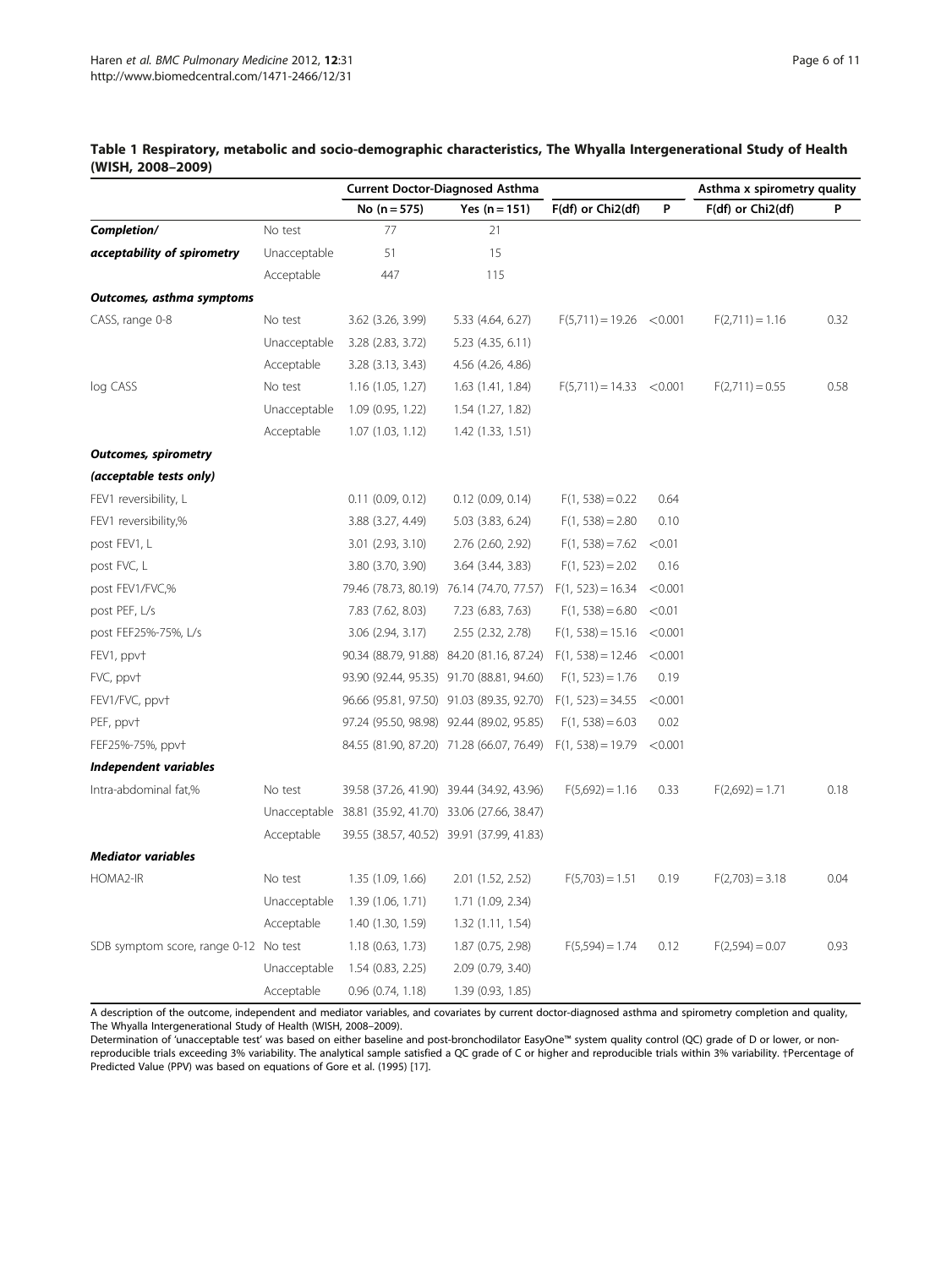|                                 | Men                            |         |           | Women                          |         |           |  |
|---------------------------------|--------------------------------|---------|-----------|--------------------------------|---------|-----------|--|
|                                 | Coef. (bootstrap 95%CI)        | P       | R-squared | Coef. (bootstrap 95%Cl)        | P       | R-squared |  |
| Current doctor-diagnosed asthma | 1.002 (0.975, 1.029)           | 0.913   |           | 1.004 (0.983, 1.027)           | 0.686   |           |  |
| Obs                             | 214                            |         |           | 320                            |         |           |  |
| log CASS                        | $0.006$ (0.000, 0.012)         | 0.045   | 0.148     | $0.009$ (0.002, 0.016)         | 0.011   | 0.123     |  |
| Obs                             | 213                            |         |           | 317                            |         |           |  |
| rev FEV1                        | $0.045 (-0.045, 0.135)$        | 0.328   | 0.077     | $0.005$ ( $-0.063$ , $0.073$ ) | 0.892   | 0.026     |  |
| Obs                             | 212                            |         |           | 313                            |         |           |  |
| post FEV1/FVC                   |                                |         |           |                                |         |           |  |
| L/L                             | $0.065$ ( $-0.028$ , $0.158$ ) | 0.172   | 0.363     | $0.056$ ( $-0.002$ , $0.113$ ) | 0.056   | 0.321     |  |
| PPV (Gore et al. [17])          | $0.090$ ( $-0.029$ , 0.209)    | 0.138   | 0.229     | $0.066$ ( $-0.033$ , 0.165)    | 0.194   | 0.129     |  |
| Obs                             | 210                            |         |           | 300                            |         |           |  |
| <b>SDB</b>                      | 0.055 (0.017, 0.094)           | 0.005   | 0.129     | $0.024$ (0.002, 0.047)         | 0.034   | 0.083     |  |
| Obs                             | 178                            |         |           | 273                            |         |           |  |
| HOMA2-IR                        | 0.059 (0.048, 0.071)           | < 0.001 | 0.272     | 0.052 (0.038, 0.065)           | < 0.001 | 0.286     |  |
| Obs                             | 214                            |         |           | 318                            |         |           |  |

<span id="page-6-0"></span>Table 2 Associations of intra-abdominal fat percentage with lung function and asthma outcomes, and hypothesised mediators (sleep disordered breathing score and insulin resistance) in men and women, The Whyalla Intergenerational Study of Health (WISH, 2008–2009)

Associations of intra-abdominal fat percentage with lung function and asthma outcomes, and hypothesised mediators (sleep disordered breathing score and insulin resistance) in men and women, The Whyalla Intergenerational Study of Health (WISH, 2008–2009). FEV<sub>1</sub>, forced expiratory volume in 1 second; FVC, forced vital capacity; IR, insulin resistance (HOMA2); SDB, sleep-disordered breathing. Covariates included in all models were age, current and past smoking, gross annual household income and number of household residents. For lung function models height and respiratory medication in the previous 24 hours were included as covariates.

 $FEV<sub>1</sub>/FVC$ ,  $FEV<sub>1</sub>$  reversibility,  $FEF<sub>25-75%</sub>$  or PEF and in men or women. A one percent increase in IAF was associated with a significant  $>1$  unit increase in CASS in both men and women (0.006 and 0.009 respectively on the log scale) although the association in men was of borderline significance and was not robust to repeated bootstrap analysis. The associations of CASS with both  $FEV<sub>1</sub>/FVC$  and FEV<sub>1</sub> were different between men and women. For every log-unit increase in CASS  $FEV<sub>1</sub>/FVC$  declined by 4% (p <0.001) and  $FEV_1$  by 295 mL in men (p = 0.007) but there were no associations in women.

A one percent increase in IAF was associated with a 12 ml and 20 mL decrease in  $FEV<sub>1</sub>$  and FVC respectively in men and a 4 ml and 7 mL decrease respectively in women. This corresponded to reductions in the percentage of predicted value for  $FEV<sub>1</sub>$  of 34% in men and 16% in women; and for FVC of 46% in men and 24% in women. IAF was positively associated with IR and SDB symptom frequency in both men and women, although the significance of the association at  $p < 0.05$  between SDB and IAF in women was not robust to repeated bootstrap analysis.

The significant associations of IAF with CASS,  $FEV<sub>1</sub>$ and FVC were tested for mediation by IR and SDB symptom frequency in men and women. After adjustment for IAF, IR was not associated with any of the three outcomes in men or women (path b, data not shown) and thus did not meet the necessary criteria for mediation. In men, after adjustment for IAF, SDB frequency was significantly associated with  $FEV<sub>1</sub>$  and  $FVC$ (path b) and mediated between 12% and 26% of the associations with IAF (Table [3\)](#page-7-0). The small total 'effect'(association) between IAF and CASS in men did not reach significance during mediation analysis and thus the 65% mediation of that association is of little significance. In women, associations between the SDB and IAF were weak and of borderline significance corresponding to relatively minor indirect effects.

#### **Discussion**

In this population there was little evidence to support the existence of an obesity-induced obstructive airway phenotype. These findings are inconsistent with the previously documented associations between central obesity and asthma, particularly mild non-atopic asthma phenotypes [\[1](#page-9-0)-[3,](#page-9-0)[25\]](#page-10-0). This may suggest the dominance of other asthma-causing agents over obesity in this population. The only indication of a link between abdominal adiposity and asthma was the association between greater IAF and more frequent asthma symptoms, particularly in women where there was no relation to measured airway obstruction. Thus, this association may be partly explained by greater perceived exertion from daily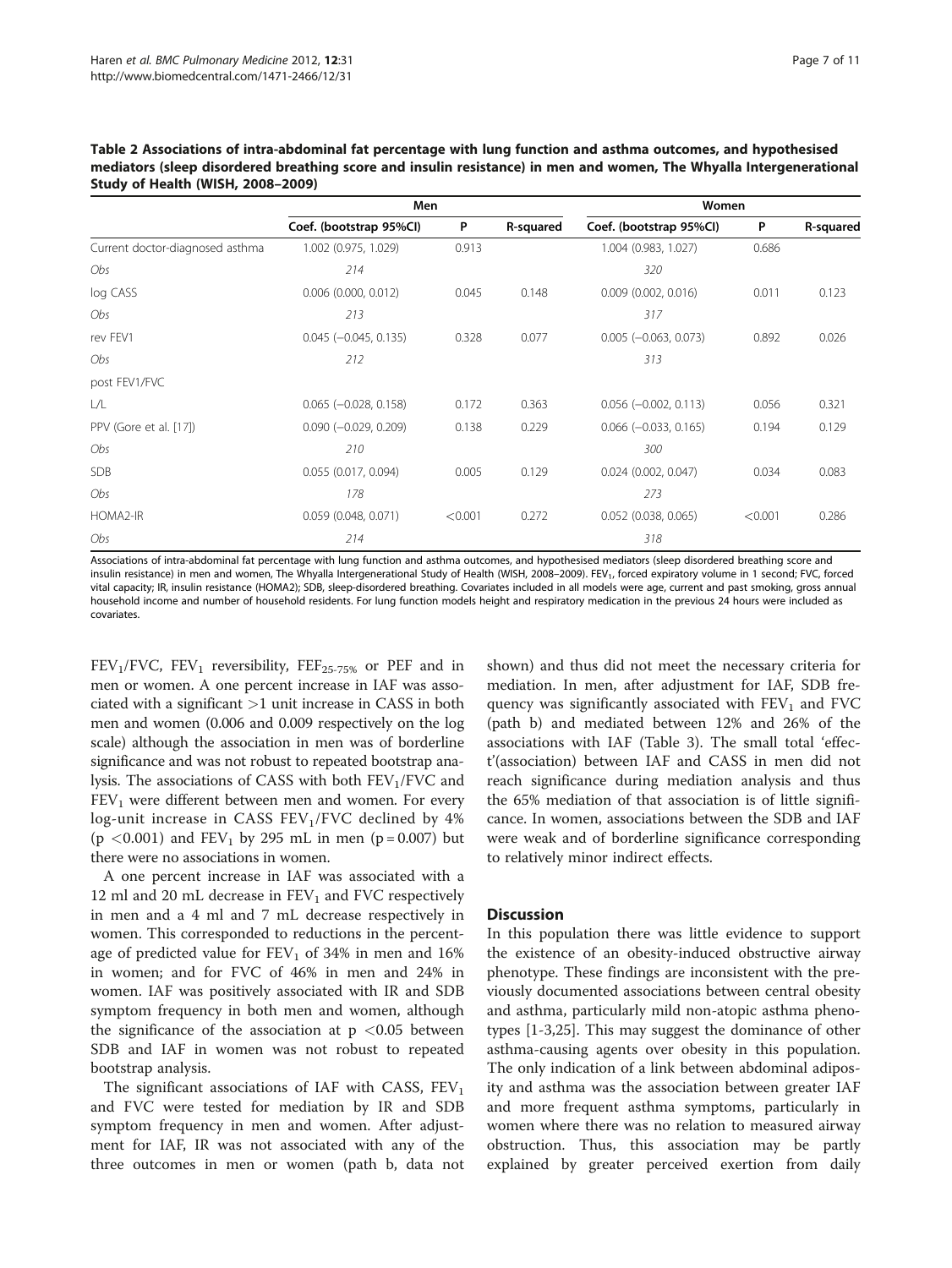|                          | Path a                   | Path b                           | Total effect (Path c)            | Direct effect (Path c')          | <b>Bootstrapped</b>              | %<br><b>Mediated</b> |  |
|--------------------------|--------------------------|----------------------------------|----------------------------------|----------------------------------|----------------------------------|----------------------|--|
| Dependent variables (dv) | mv regressed on IAF      | dv regressed on mv               | dv regressed on IAF              | dv regressed on IAF              | <b>Indirect Effect</b>           |                      |  |
|                          |                          | controlling for IAF              |                                  | controlling for mv               |                                  |                      |  |
| MEN                      |                          |                                  |                                  |                                  |                                  |                      |  |
| log CASS, $n = 178$      | $0.060$ $(0.025, 0.094)$ | $0.061$ (0.027, 0.095)           | $0.006$ ( $-0.002$ , $0.013$ )   | $0.002$ (-0.006, 0.010)          | $0.004$ $(0.001, 0.007)$         | 64.7                 |  |
| post $FEV_1$ , $n = 178$ |                          |                                  |                                  |                                  |                                  |                      |  |
| Litres                   | 0.060 (0.025, 0.094)     | $-0.047$ $(-0.080, -0.014)$      | $-0.012$ ( $-0.019$ , $-0.005$ ) | $-0.009$ $(-0.017, -0.002)$      | $-0.003$ $(-0.006, -0.001)$      | 23.4                 |  |
| PPV (Gore et al. [17])   | 0.061 (0.026, 0.096)     | $-1.462$ ( $-2.370$ , $-0.555$ ) | $-0.344$ $(-0.553, -0.135)$      | $-0.255$ $(-0.466, -0.045)$      | $-0.087$ ( $-0.187$ , $-0.026$ ) | 25.8                 |  |
| post FVC, $n = 176$      |                          |                                  |                                  |                                  |                                  |                      |  |
| Litres                   | 0.060 (0.026, 0.095)     | $-0.040$ $(-0.079, -0.002)$      | $-0.020$ $(-0.029, -0.011)$      | $-0.018$ $(-0.027, -0.009)$      | $-0.002$ ( $-0.006$ , $-0.000$ ) | 12.1                 |  |
| PPV (Gore et al. [17])   | 0.061 (0.026, 0.096)     | $-1.271$ $(-2.104, -0.439)$      | $-0.467$ ( $-0.658$ , $-0.275$ ) | $-0.389$ ( $-0.583$ , $-0.196$ ) | $-0.076$ ( $-0.154$ , $-0.025$ ) | 16.6                 |  |
| <b>WOMEN</b>             |                          |                                  |                                  |                                  |                                  |                      |  |
| log CASS, $n = 271$      | $0.024 (-0.001, 0.049)$  | $0.054$ (0.023, 0.085)           | 0.010(0.003, 0.016)              | $0.008$ $(0.002, 0.015)$         | $0.001$ $(0.000, 0.003)$         | 13.7                 |  |
| post $FEV_1$ , $n = 267$ |                          |                                  |                                  |                                  |                                  |                      |  |
| Litres                   | $0.021 (-0.004, 0.047)$  | $-0.018$ $(-0.044, 0.009)$       | $-0.005$ ( $-0.010$ , 0.001)     | $-0.004$ $(-0.010, 0.002)$       | $-0.000$ $(-0.002, 0.000)$       | 8.5                  |  |
| PPV (Gore et al. [17])   | $0.021 (-0.004, 0.047)$  | $-0.821$ $(-1.810, 0.167)$       | $-0.204 (-0.409, 0.001)$         | $-0.186$ $(-0.392, 0.020)$       | $-0.019$ $(-0.066, 0.001)$       | 8.6                  |  |
| post FVC, $n = 254$      |                          |                                  |                                  |                                  |                                  |                      |  |
| Litres                   | $0.022$ (-0.005, 0.048)  | $-0.013$ $(-0.044, 0.019)$       | $-0.008$ $(-0.014, -0.001)$      | $-0.007$ $(-0.014, -0.001)$      | $-0.000$ $(-0.002, 0.000)$       | 3.7                  |  |
| PPV (Gore et al. [17])   | $0.021 (-0.005, 0.048)$  | $-0.587$ $(-1.551, 0.377)$       | $-0.263$ $(-0.461, -0.064)$      | $-0.250$ $(-0.449, -0.051)$      | $-0.013$ $(-0.065, 0.006)$       | 4.8                  |  |

<span id="page-7-0"></span>

| Table 3 Mediation by sleep-disordered breathing symptom frequency of associations of intra-abdominal fat with comprehensive asthma symptom score, FEV $_{\rm 1}$ |  |
|------------------------------------------------------------------------------------------------------------------------------------------------------------------|--|
| and FVC expressed as Litres and 'percentage of predicted values' (PPV) in men and women, The Whyalla Intergenerational Study of Health (WISH, 2008–2009)         |  |

Mediation by sleep-disordered breathing symptom frequency of associations of intra-abdominal fat with comprehensive asthma symptom score, FEV<sub>1</sub> and FVC expressed as volumes and 'percentage of predicted values' (PPV) in men and women, The Whyalla Intergenerational Study of Health (WISH, 2008–2009).

CASS, comprehensive asthma symptom score; FEV<sub>1</sub>, forced expiratory volume in 1 second; FVC, forced vital capacity; PPV, Percentage of Predicted Value. Criteria for mediation are: (1) significant path c association; (2) significant path a association; (3) significant path b association with a reduction in the path c coefficient (c`). Covariates included in all models were age, current and past smoking, gross annual household income and number of household residents. For lung function models height and respiratory medication in the previous 24 hours were included as covariates.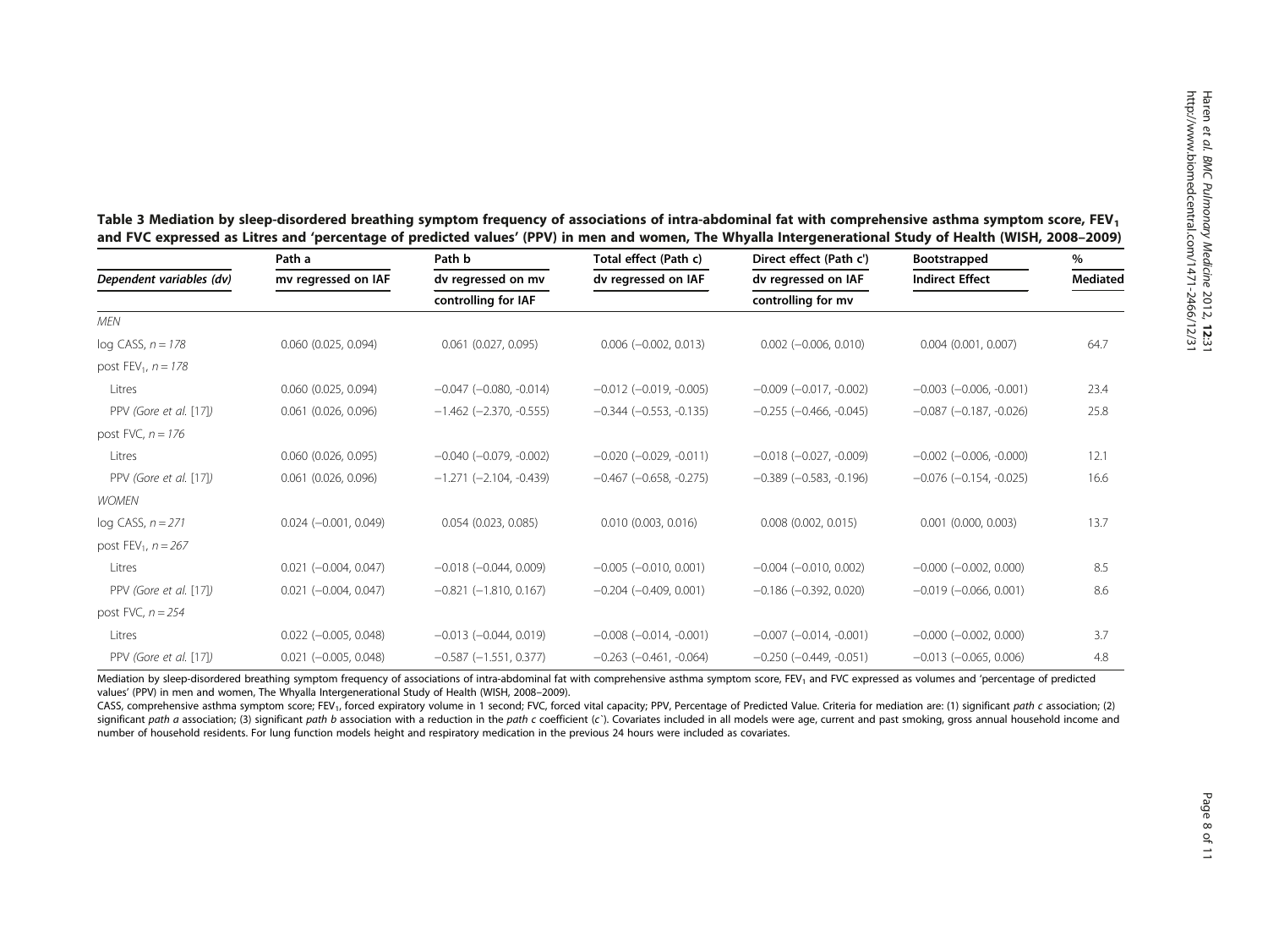physical tasks in more abdominally obese people rather than true airway obstruction.

The contribution of the high prevalence of abdominal obesity to the relative 2.4 case excess of current doctordiagnosed asthma in this community would appear therefore to be low and instead be dominated by nonobesity induced phenotypes. Asthma symptoms were higher and post-bronchodilator lung function was poorer in those who reported a current doctor-diagnosis of asthma, but as previously noted asthma symptom scores were poorly correlated with measured airway obstruction in women, who were significantly more likely than men to report a current doctor-diagnosis of asthma. Anecdotally, there is high awareness of respiratory disease in this city which may contribute to greater knowledge of respiratory symptoms, higher levels of help-seeking by those experiencing respiratory symptoms (which may be biased towards women) and more widespread asthma screening and diagnosis by general practitioners. In terms of other potentially contributing population factors, the city has a greater than twenty percent enrichment of blue-collar workers when compared with South Australia and Australia overall [\[26](#page-10-0)], who are largely employed in the steel industry. This may confer significantly more occupational asthma on the population over and above the 15% of cases in working aged adults estimated to be either caused or aggravated by occupational exposures from previous research [\[27](#page-10-0)]. The degree to which occupational exposures, environmental dust exposure or other population factors such as asthma awareness (population and general practitioners) and vigilance in help-seeking contribute to the excess of, and gender difference in, current doctordiagnosed asthma remains to be determined in this community which has implications for community interventions on asthma.

IAF was, however, associated with  $FEV<sub>1</sub>$  and FVC in the Whyalla population. Based on age-related rates of decline in lung volumes from the US National Health and Nutrition Examination Survey (NHANES) [[28\]](#page-10-0) a five percent increase in IAF (adjusted for IR or SDB symptom frequency) was equivalent to two years of age-related decline in the  $FEV_1$  (60 ml) and more than three years of age-related decline in the FVC (100 ml) of men; the effects were up to three times smaller in women. These associations, including being three to four times weaker in women compared with men, were of similar magnitude to those of other studies [[25,29](#page-10-0)-[31](#page-10-0)], although the range of adiposity measures used make cross-study comparisons difficult.

We did not observe the inverse association between IR and expired lung volumes previously reported in crosssectional studies of other populations [[32,33\]](#page-10-0). Prospective studies have shown that reduced lung function can

precede the development of IR and diabetes [\[34](#page-10-0)-[39\]](#page-10-0) possibly through microangiopathy of alveolar capillaries and pulmonary arterioles [[40,41\]](#page-10-0). Thus it is possible that the absence of a cross-sectional association between lung function and IR in this study may be due to healthyparticipant bias. If those with more advanced disease (reduced lung function) and IR, were less likely to participate due to poor health (or having died) than those with earlier stage reductions in lung function without IR, then the association between lung function and IR would be underestimated.

Associations between IAF and SDB symptom frequency were weaker in women than in men and had negligible mediating effects on  $FEV_1$ ,  $FVC$  or CASS. In men however, SDB symptom frequency mediated between 12% and 17% of the association of IAF with FVC and between 23% and 26% of the association with  $FEV<sub>1</sub>$ . This finding is inconsistent with two small studies ( $n \leq 20$ ) that suggested six to eight weeks of continuous positive airway pressure treatment for sleep apnoea was not effective in improve spirometric measures of lung function [[42,43\]](#page-10-0) but improved asthma symptoms. These studies were unlikely to have been powered to detect meaningful changes in these outcomes, but they do raise caution about interpreting causal directions from these cross-sectional findings.

There is no universally applied clinical definition of asthma and case assignment in epidemiological studies is often defined by self-reported doctor-diagnosis, which has good sensitivity (91%), specificity (97%) and reasonable positive predictive value (60%) for indicating prevalent disease [[44\]](#page-10-0). The combination of measured lung function, self-reported asthma symptom frequency and doctor-diagnosed current asthma as outcomes; and the specific focus on intra-abdominal fat estimated using DXA measurements as opposed to most other studies which have relied on BMI or waist girths as measures of adiposity are particular strengths of this study. Assessment of SDB was limited to self-reported symptom frequencies which have good sensitivity (85%) but poor specificity (55%) for identifying men with obstructive sleep apnoea [\[20\]](#page-10-0).

In terms of potential selection bias, this cohort was 10% under-represented by state-administered housing residents which, due to greater odds of current doctordiagnosed asthma in lower-income households combined with greater odds of abdominal obesity and diabetes in households with gross annual income below 40,000 AUD in this community (unpublished observations), would theoretically result in an underestimate of the true abdominal adiposity-current doctor diagnosed asthma association. However, given the strength of the null finding it is unlikely that elimination of this potential bias would shift the association to a degree which would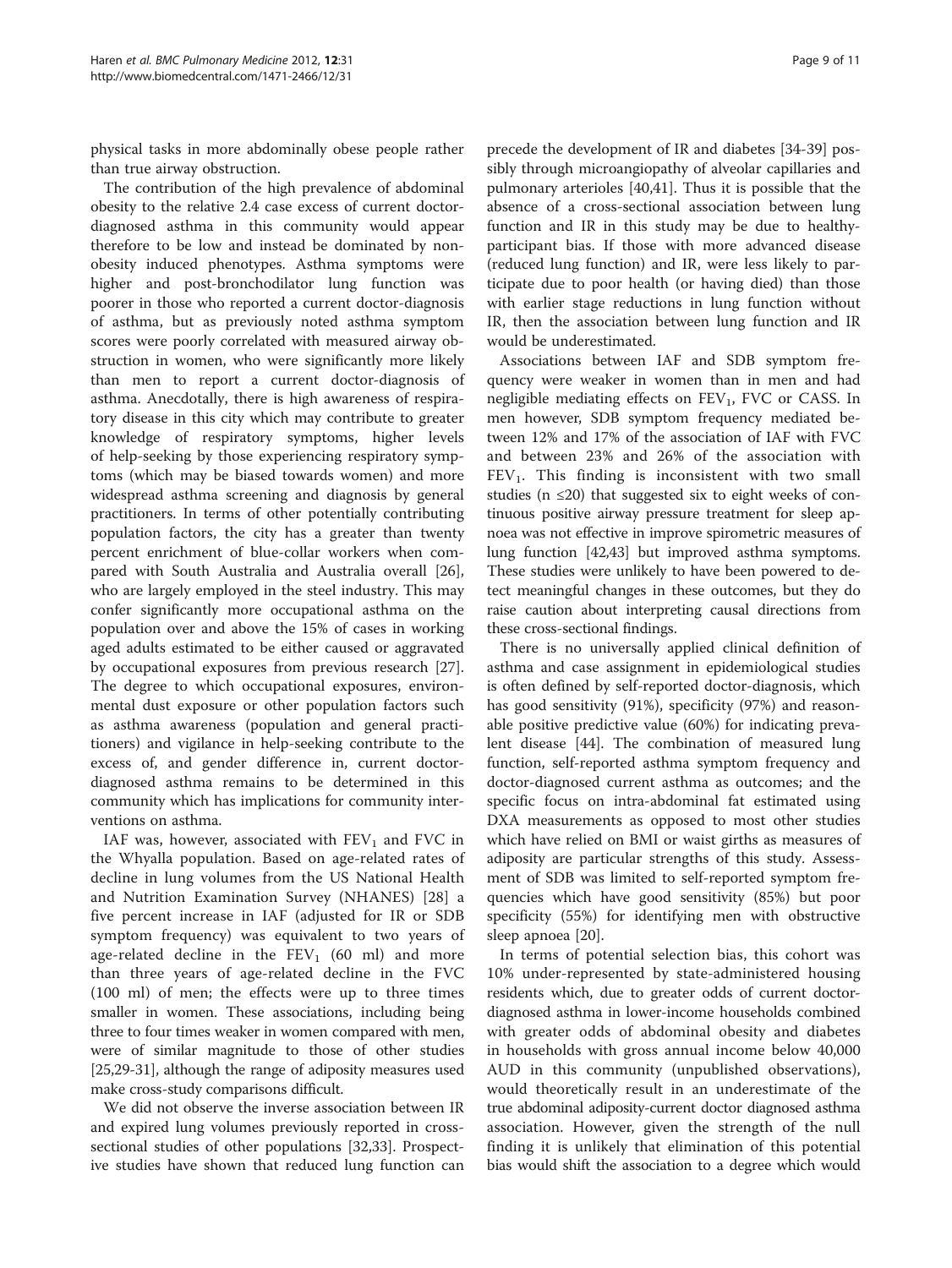<span id="page-9-0"></span>result in statistical or clinical significance. In Table [1](#page-5-0), we showed that within the current doctor-diagnosed asthmatics, IR was higher in those who did not attempt or complete an acceptable spirometry test. As stated previously, if those asthmatics with more severe IR for which acceptable quality spirometric data were not available also had poorer lung function, than those without IR, then the association between lung function and IR would theoretically be underestimated. However, Table [1](#page-5-0) also reveals evidence that CASS did not differ by spirometry completion or quality grade in either current doctor-diagnosed asthmatics or non-asthmatics which suggests non-completion of successful spirometry was not dependent on greater obstructive airway symptom severity indicating that this may in fact not be a source of bias.

#### Conclusions

In this population with a high prevalence of abdominal obesity and an excess of doctor-diagnosed asthma, IAF was not a major factor in doctor-diagnosed asthma or airway obstruction although women with higher IAF perceived more severe asthma symptoms which did not correlate with lower  $FEV_1$ . Higher IAF was significantly associated with lower  $FEV<sub>1</sub>$  and FVC and in men SDB mechanisms may contribute up to one quarter of this association.

# Additional file

[Additional file 1:](http://www.biomedcentral.com/content/supplementary/1471-2466-12-31-S1.doc) Table S1. Respiratory, metabolic and sociodemographic characteristics, The Whyalla Intergenerational Study of Health (WISH, 2008-2009).

#### Competing interests

The authors declare no competing interests.

#### Authors' contributions

All authors with the exception of TJP participated in the design of the study. All authors contributed to the interpretation of results and reviewing the manuscript for important intellectual content. Additionally, MTH and TJP participated in data collection. MTH performed the statistical analysis and drafted the manuscript. All authors read and approved the final manuscript.

#### Acknowledgements

We acknowledge the continued support, guidance and perspective of the WISH Community Advisory Group and all the participants who have given their time to the study. The clinic staff Kate Warren, Deb Misan, Leanne Gibbons, Chris Creber, Corey Beinke-Heath and Helen Mills, and administrative staff Stephanie Coombes and Hayley-Maree Ewbank. We acknowledge also the efforts of the participant recruitment staff. We gratefully acknowledge the contribution of the North West Adelaide Health Study team in their intellectual input into the processes, protocols and measurement methods and for the training of staff. We are particularly grateful to Alicia Montgomerie. We acknowledge Dr. Natasha Howard, Mr Neil Coffee, and Dr. Catherine Paquet from the Social Epidemiology and Evaluation Research Group, University of South Australia for their assistance with obtaining population census data from the Australian Bureau of Statistics, and Scott Berry for data management and Iordan Kostadinov for assistance with the preparation of tables. Finally we acknowledge the Premiers Science Research Fund as the primary source of funds for this study

through the South Australian Population Health Intergenerational Research collaborative. We acknowledge our collaboration partners, the North West Adelaide Health Study, Florey Adelaide Male Ageing Study and the Australian Longitudinal Study of Ageing.

#### Funding

South Australian Premiers Science Research Fund (RAM). MTH is supported by a Post-doctoral Training Fellowship (Public Health) from the National Health and Medical Research Council (NHMRC) of Australia (# 511345). RAM is supported by an NHMRC Public Health Practitioner Fellowship.

#### Author details

<sup>1</sup>Sansom Institute for Health Research, Division of Health Sciences, University of South Australia, Adelaide, SA, Australia. <sup>2</sup>Spencer Gulf Rural Health School (SGRHS), University of South Australia and The University of Adelaide, Whyalla Norrie, SA, Australia. <sup>3</sup> Centre for Rural Health and Community Development (CRHaCD), University of South Australia, Whyalla Norrie, SA, Australia. <sup>4</sup> Discipline of Medicine, The University of Adelaide, Adelaide, SA, Australia. <sup>5</sup>Population Research and Outcomes Studies, Discipline of Medicine, The University of Adelaide, Adelaide, SA, Australia. <sup>6</sup>Nutrition Physiology Research Centre, University of South Australia, Adelaide, SA, Australia.

Received: 17 January 2012 Accepted: 17 June 2012 Published: 28 June 2012

#### References

- 1. Chen Y, Rennie D, Cormier Y, Dosman J: Sex specificity of asthma associated with objectively measured body mass index and waist circumference: the Humboldt study. Chest 2005, 128:3048–3054.
- 2. Chen Y, Dales R, Jiang Y: The association between obesity and asthma is stronger in nonallergic than allergic adults. Chest 2006, 130:890–895.
- 3. Appleton SL, Adams RJ, Wilson DH, Taylor AW, Ruffin RE: Central obesity is associated with nonatopic but not atopic asthma in a representative population sample. J Allergy Clin Immunol 2006, 118:1284–1291.
- 4. Raviv S, Dixon AE, Kalhan R, Shade D, Smith LJ: Effect of obesity on asthma phenotype is dependent upon asthma severity. J Asthma 2011, 48:98–104.
- 5. Lugogo NL, Kraft M, Dixon AE: Does obesity produce a distinct asthma phenotype? J Appl Physiol 2010, 108:729–734.
- 6. Sutherland TJ, Goulding A, Grant AM, Cowan JO, Williamson A, Williams SM, Skinner MA, Taylor DR: The effect of adiposity measured by dual-energy X-ray absorptiometry on lung function. Eur Respir J 2008, 32:85–91.
- 7. Choi JH, Park S, Shin YH, Kim MY, Lee YJ: Sex differences in the relationship between metabolic syndrome and pulmonary function: The 2007 Korean National Health and Nutrition Examination Survey. Endocr J 2011, 58:459–465.
- Hickson DA, Burchfiel CM, Liu J, Petrini MF, Harrison K, White WB, Sarpong DF: Diabetes, impaired glucose tolerance, and metabolic biomarkers in individuals with normal glucose tolerance are inversely associated with lung function: the Jackson Heart Study. Lung 2011, 189:311–321.
- 9. Haren MT, Misan G, Grant JF, Buckley JD, Howe PRC, Newbury J, Taylor AW, McDermott RA: Proximal correlates of metabolic phenotypes during 'at-risk' and 'case' stages of the metabolic disease continuum. Nutrition and Diabetes 2012, 2:E24.
- 10. Haren MT, Stokes A, Taylor J, McDermott RA: Community participation in the Whyalla Intergenerational Study of Health (WISH): looking back on the possible influences of knowledge, trust and power. Public Health Bulletin SA 2011, 8:41–48.
- 11. South Australian Department of Health: The Whyalla Health Impact Study. In. Adelaide: South Australian Department of Health; 2006.
- 12. Dal Grande E, Taylor AW: Sampling and coverage issues of telephone surveys used for collecting health information in Australia: results from a face-to-face survey from 1999 to 2008. BMC Med Res Methodol 2010, 10:77.
- 13. Dillman DA: Mail and telephone surveys: The total design method. New York: Wiley-Interscience (Wiley & Sons); 1978.
- 14. Grant JF, Chittleborough CR, Taylor AW, Dal Grande E, Wilson DH, Phillips PJ, Adams RJ, Cheek J, Price K, Gill T, Ruffin RE: The North West Adelaide Health Study: detailed methods and baseline segmentation of a cohort for selected chronic diseases. Epidemiol Perspect Innov 2006, 3:4.